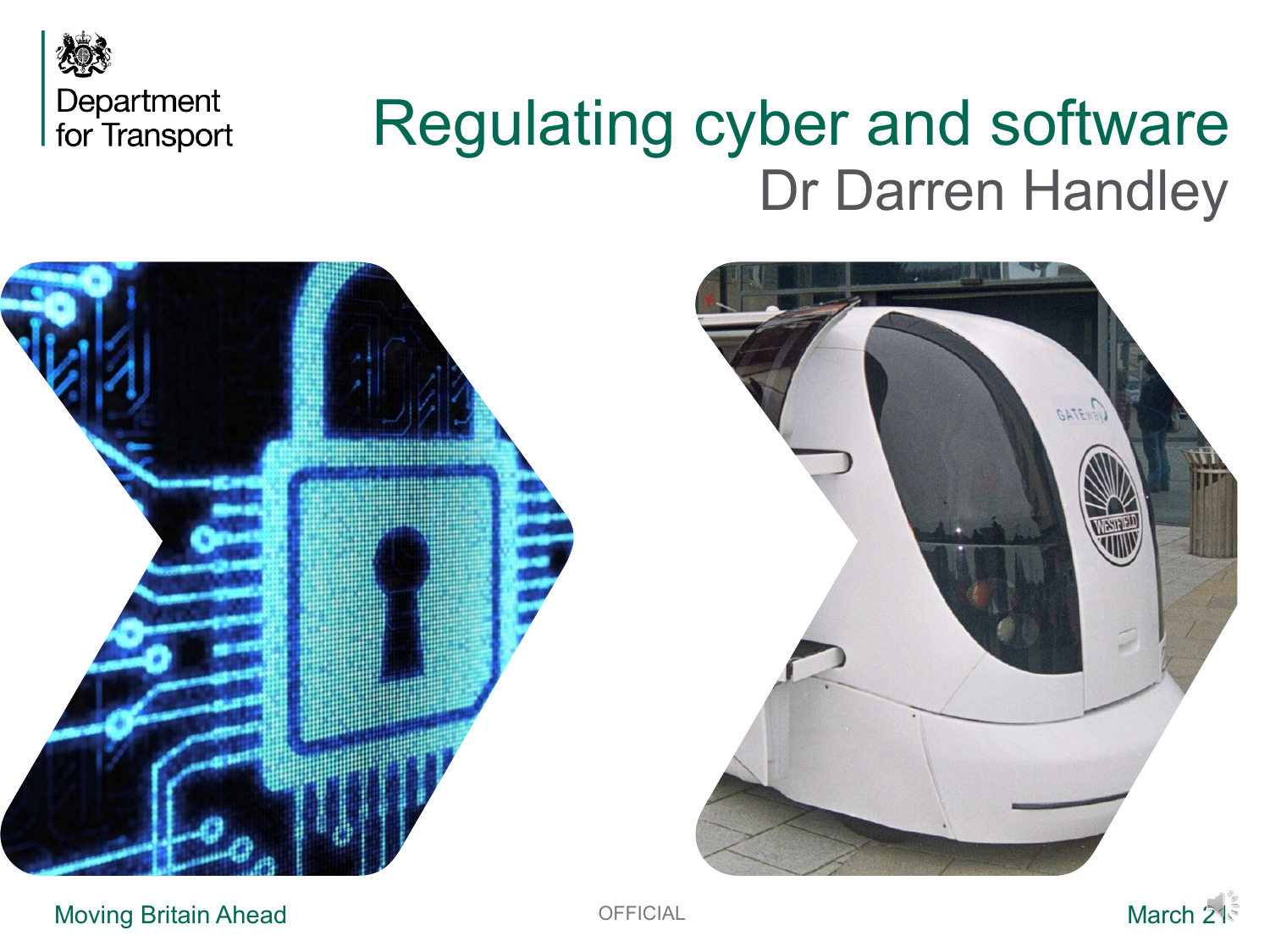

## **Content**

- Addressing the cyber challenges
- ▶ The need for international action
- Developing regulation under the UNECE
- ▶ Future challenges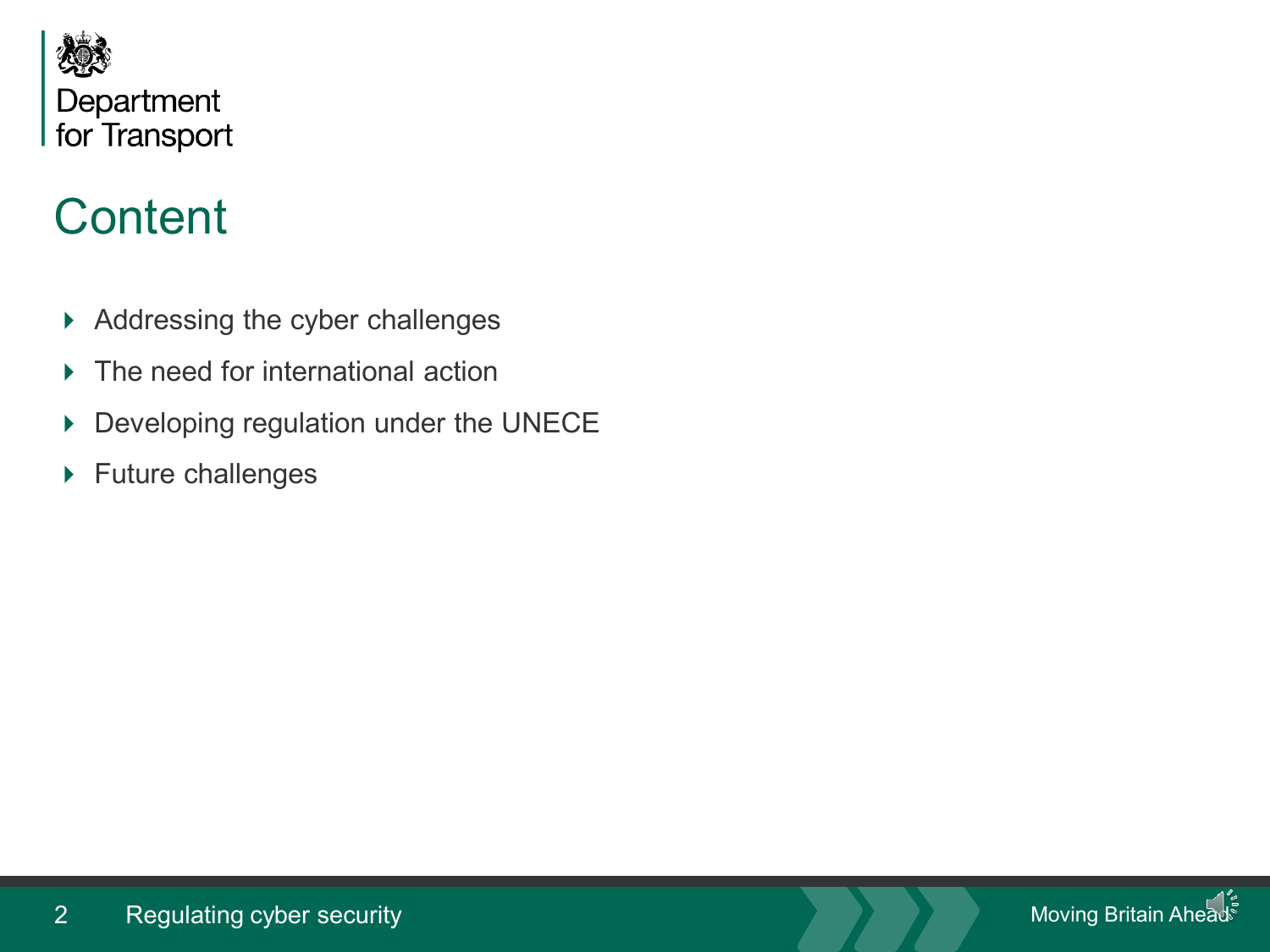

#### The cyber challenge



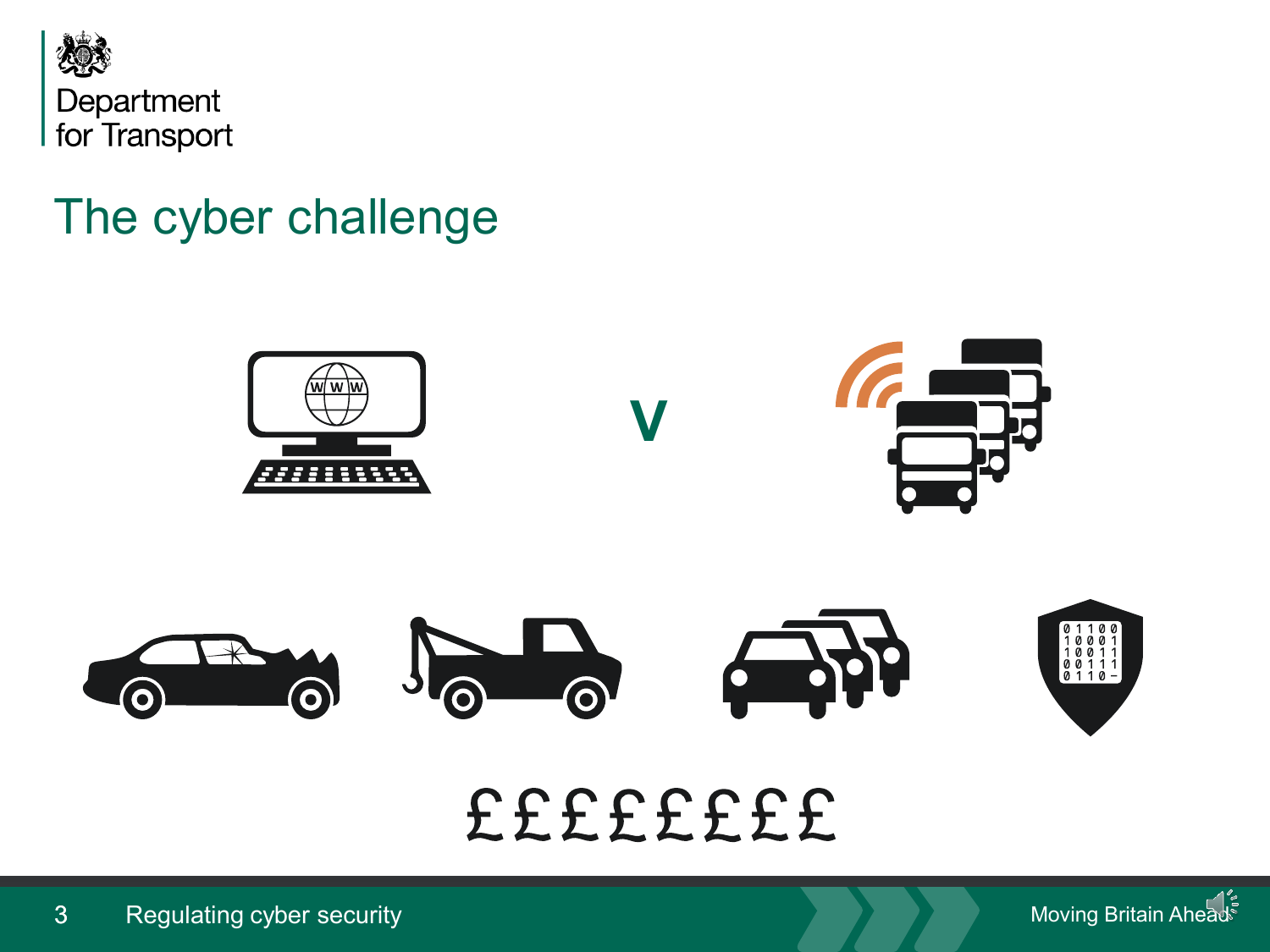



#### UNECE task force on cyber security and software updates

- The UK believes that regulatory action should be taken at the UN to harmonise the approach globally.
- The UK co-chair a task force with JPN and USA. Its aims are to:
	- ▶ Define requirements and legislation for addressing cyber threats
	- ▶ Define requirements and legislation for managing software updates, particularly with respect to maintaining safety type approvals
- ▶ Regulations R155 (cyber security) and R156 (software update processes)
	- Will ensure vehicle manufacturers can design secure vehicles and maintain them when in service
	- ▶ Came into force in Jan 2021
	- ▶ Has supplementary interpretation documents to further aid harmonisation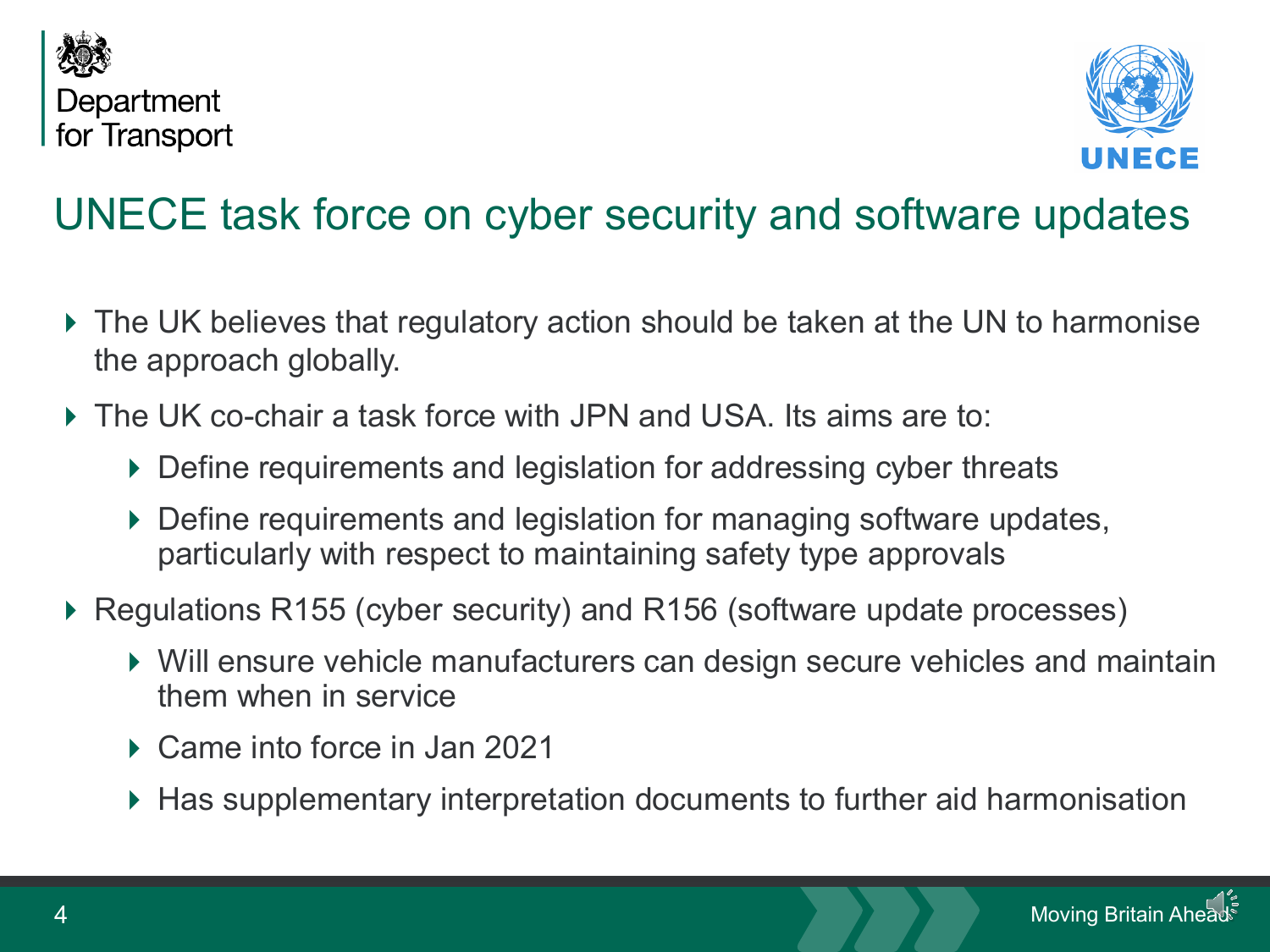

#### The vehicle ecosystem



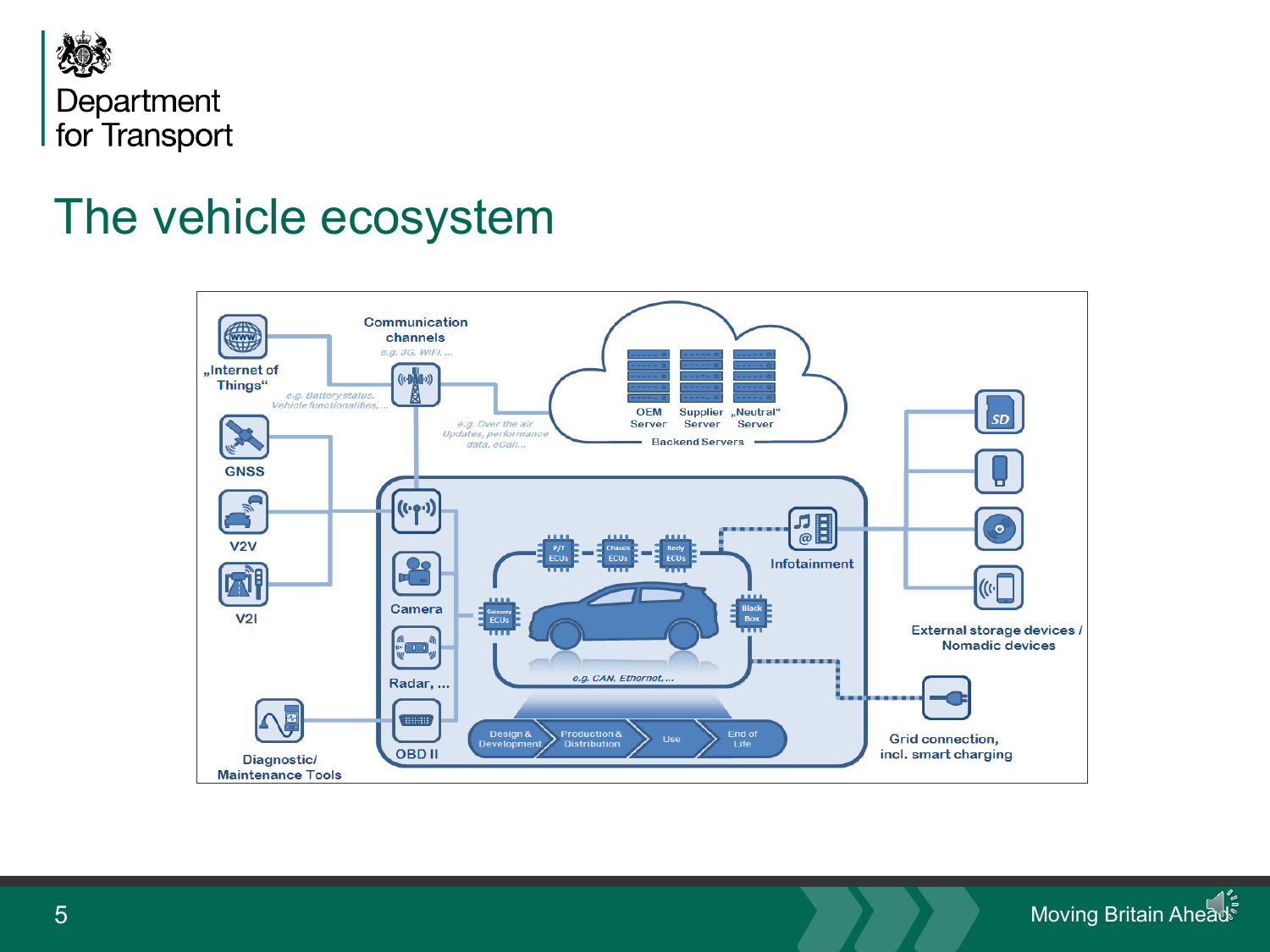

### R155, the cyber security regulation



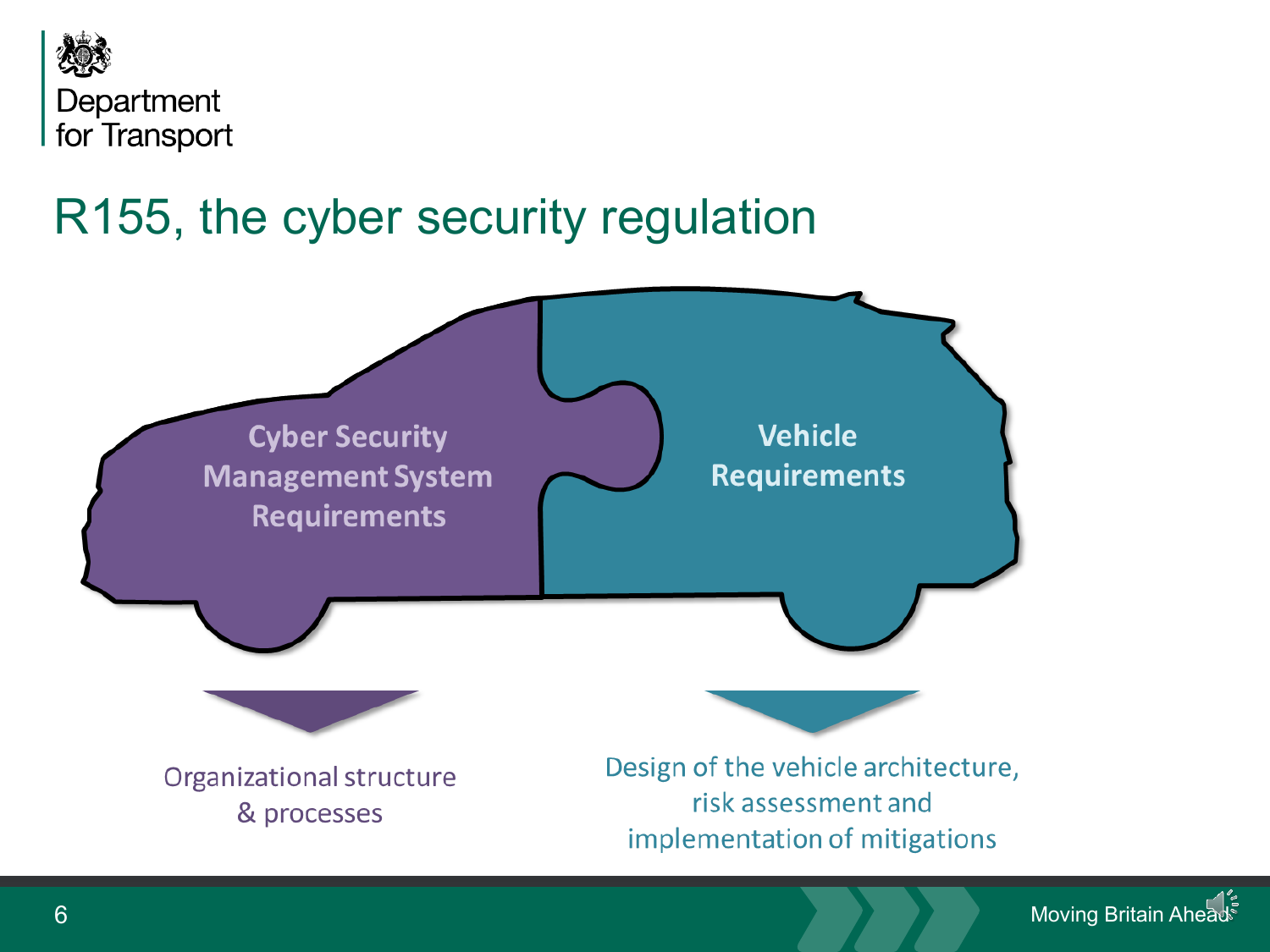

### R156, the software update process regulation



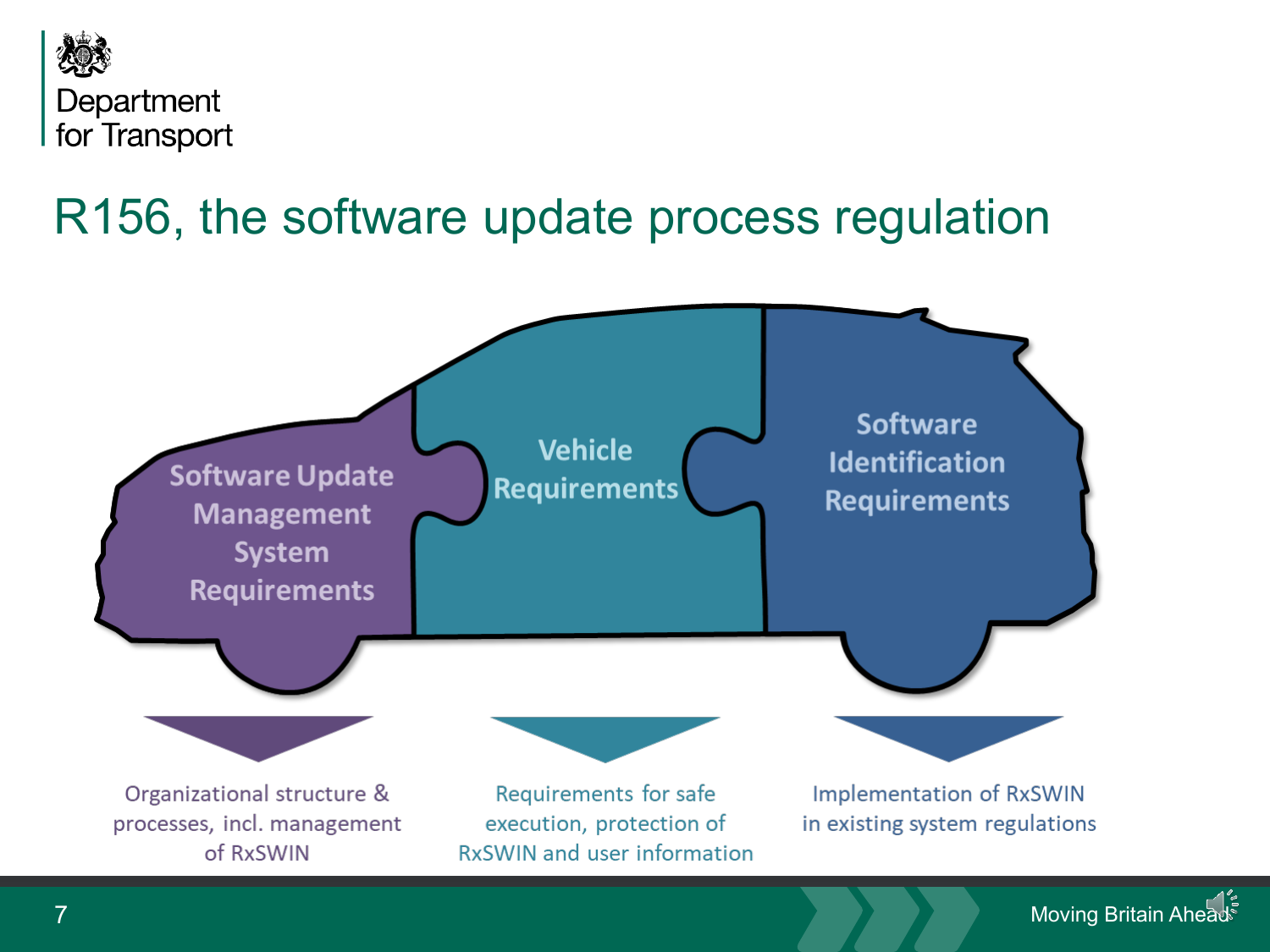



#### **Conclusions**

- The regulations are based on the principle of risk-reduction not risk-elimination.
- They cover all levels of automation and all types of software updates
- Focus is on the vehicle but requires external risks to be considered and, where appropriate, mitigated in the vehicle design
- ▶ Software updates are here and having secure and verifiable processes for delivering them is key to their continued utilisation.